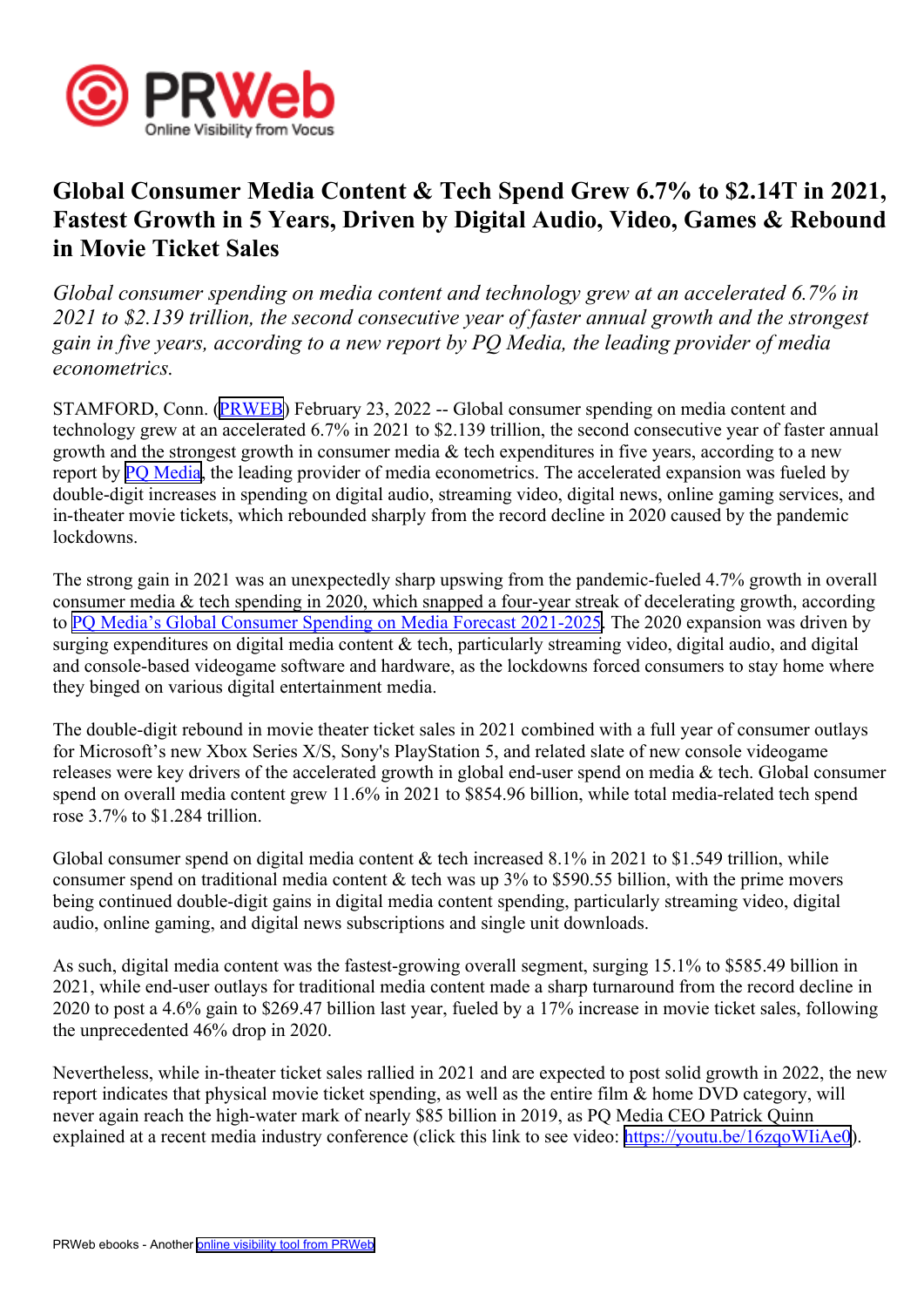

"While the overall gain in consumer media and technology spending in 2021 was <sup>a</sup> strong acceleration from the 4.7% increase in 2020, we expec<sup>t</sup> growth to begin decelerating in 2022 and lose even more steam during the 2023-2025 period, as many of the pandemic-triggered forces that sparked the consumer spending surge in 2020 began to fade in 2H 2021," said PO Media CEO Patrick [Quinn](https://www.linkedin.com/in/patrickquinn-pqmedia). "Our research indicates the pandemic briefly interrupted key secular trends in 2020 and 1H 2021, but that this was simply <sup>a</sup> short-term disruption of longterm patterns that have resumed in 2022 and will continue through 2025. Among these are decelerating growth or declines in major traditional and digital media segments impacted by device penetration reaching saturation in top global markets, such as smartphones, wireless access plans, computer tablets, cable TV and broadband internet access."

While streaming video subscriptions continue to pos<sup>t</sup> gains of over 20% in most major global markets, PQ Media expects to see decelerating gains through 2025, as streaming video services experience churn for the first time due to price increases and competition for consumers' discretionary time and budgets. Podcast subscription growth in developed markets and expansion into new markets via voice translation tech, like iHeartMedia's deal with Veritone, are driving up digital audio spend, which ranks among the fastest-growing media in all major markets. However, streaming audio growth is expected to slow in the forecast period, as it also begins nearing saturation in top markets, Quinn added.

The US remained the largest consumer media & tech market with total spending of \$500.59 billion in 2021, followed by China (\$290.44 billion), Japan (\$198.72 billion), India (\$101.77 billion) and the UK (\$100.09 billion). Russia was the fastest growing market, up 9.1%, followed by South Africa (+9%), South Korea (+8%), India (+7.2%) and the UK (+7.1%), according to the Global Consumer Spending on Media Forecast 2021-2025.

Global consumers spent an average of \$372.08 on all media content & tech in 2021, up 5.9%, driven by average consumer spending of \$269.37 on digital content & tech, <sup>a</sup> 7.4% gain. Average expenditures on traditional content  $&$  tech increased 2.3% to \$102.71. The US ranked third worldwide with average consumer spend of \$1,494.31 in 2021, trailing Japan (\$1,593.71) and the UK (\$1,515.38).

## About the Report:

PQ Media's 9th annual Global Consumer [Spending](https://www.pqmedia.com/product/global-consumer-spending-on-media-forecast-2021-2025) on Media Forecast 2021-2025 delivers the most comprehensive and actionable econometric data and analysis covering consumer spending on digital and traditional media content and technology, including 2 overall spending sectors (media content and technology); 5 total spending segments (unit purchases, content subscriptions, access, devices, and software); and 28 digital and 14 traditional content and technology categories. Click the link above to download FREE reports samples.

## About PQ Media:

PQ [Media](https://www.pqmedia.com) delivers intelligent data and analysis to the world's leading media and technology organizations via syndicated market intelligence reports and custom drill-down research. PQ Media publishes the annual [Global](https://www.pqmedia.com/product/pq-medias-global-media-forecast-series-2021-2025-3-report-bundle/) Media [Forecast](https://www.pqmedia.com/product/pq-medias-global-media-forecast-series-2021-2025-3-report-bundle/) Series, <sup>a</sup> three-report series that drills deep into each industry KPI, including the Global Consumer Spending on Media Forecast; Global Advertising & Marketing Spending Forecast; and Global Consumer Media Usage Forecast. Click the link above to download FREE samples from each repor<sup>t</sup> and details about the Special Three-Report Bundle License.